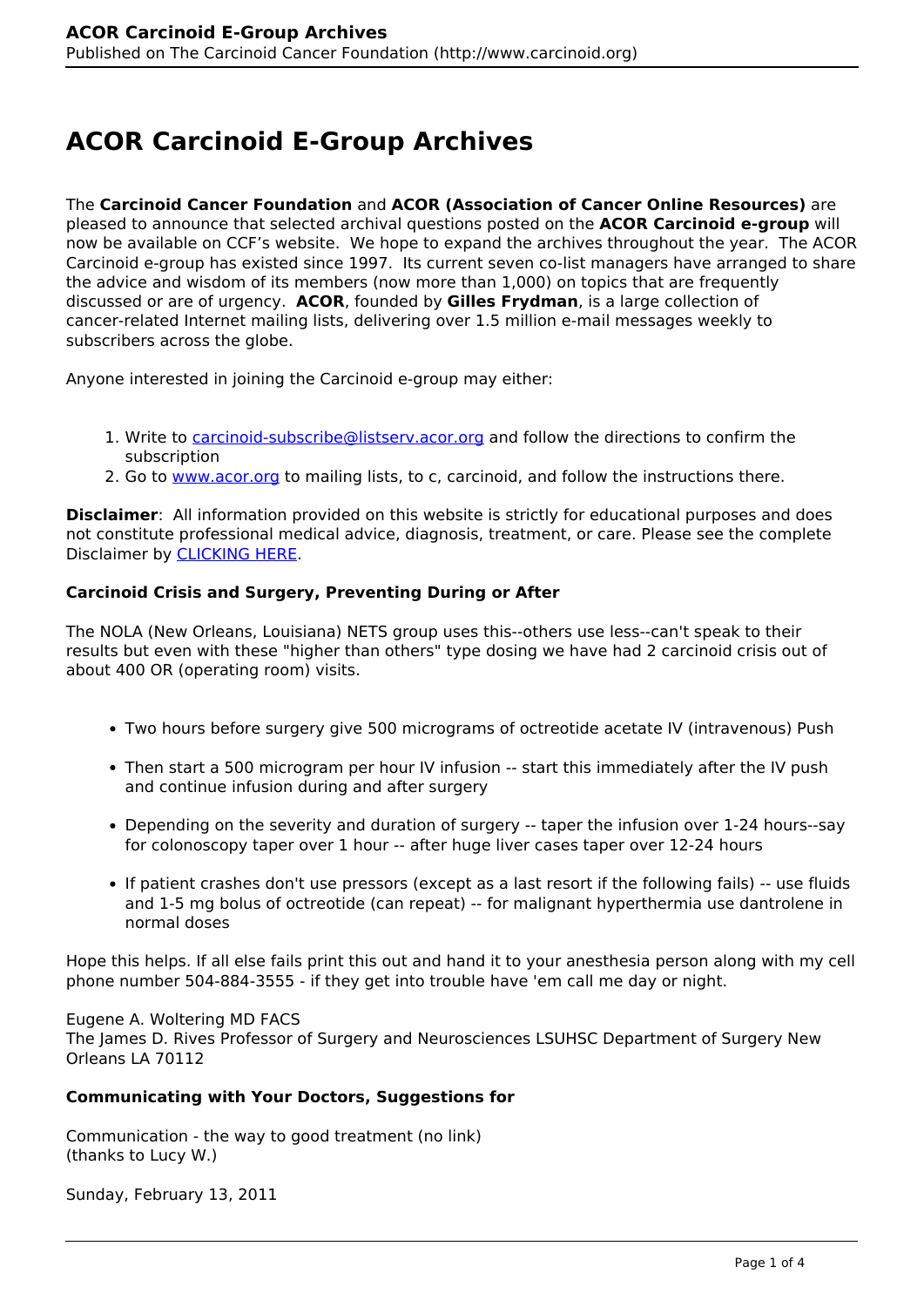Before I go to the doctor, I write up my current meds, symptoms And any problems I'm having. I number them and leave white space between the problems.

At the top of each page, I put my name and birth date and "Enter this into my records." I make two copies.

I try to be brief as possible. When I get to the doctor's office, I ask that one copy of my document be placed in my file before I see the doctor. That way, there's at least a chance he or she will glance at it.

When I see the doctor, I get out my copy of the document and make notes under each section. When I am seeing more than one doctor about the same problem, I make sure other members of the treatment team get copies of my document with my notes on it. For example: "Problem with insomnia. Rx Ambien CR - Dr. So-and-so."

That cuts down on tedious repetition and makes for fewer mistakes. I believe 90 percent of the problems we have with medical professionals can be traced to poor communication.

There's strength in numbers. When one of our favorite local oncologists moved away, two of us drafted a carcinoid patients' manifesto and interviewed two oncs who were interested in treating patients with our disease. It was easier for us to do this together than trying to arrange a no-charge interview alone. This is a role for local support groups and I hope more groups will try this, if needed.

Life is too short (I think we all know how short) to deal with doctors who either don't care or don't know and still don't care, about you as a patient. When you find one, make the communication as easy and complete as possible.

Ask if your doctor will communicate via email. Do NOT send them everything that comes your way just the pertinent info and any questions you might have after the visit. When in doubt, pick up the phone and call them. You probably will not get to speak directly with the doc but a message is likely to get through to them.

Never assume that if your test results were abnormal, "someone" will call you. Follow up on your own. Ask for copies of every test and scan. You never know when they will be important.

# **Five E's to Avoid**

(thanks to Jan. J., originally from Dr. Eugene Woltering)

November 30, 2009

Like everything else with carcinoid, the five E's also boil down to what the individual can or cannot tolerate.

**Exercise** - please do, but do not "overexercise" which could bring on excessive flushing and other symptoms. Guess this means you need to pace yourself. I like to swim and exercise in the water and do not seem to have a problem with that while Dann the Bear can walk miles and miles with ease.

**Emotion** - Try to keep an even keel - as if. Anger is especially apt to tip one over the edge into symptoms. For me, stress can have me running for the bathroom as fast as possible.

**Ethanol** - that's alcohol. Some of us can still imbibe (though very little); some of us can't. Red wine seems to be a particular culprit in bringing on symptoms.

**Eating** - this is tricky. Check the nutrition section on the Carcinoid Foundation website for foods to avoid. Mostly this is spicy food (unless you are really, really used to it) and "aged foods" like salami, certain cheeses, etc. Here again – for me- it is cooked tomatoes (think spaghetti with red sauce and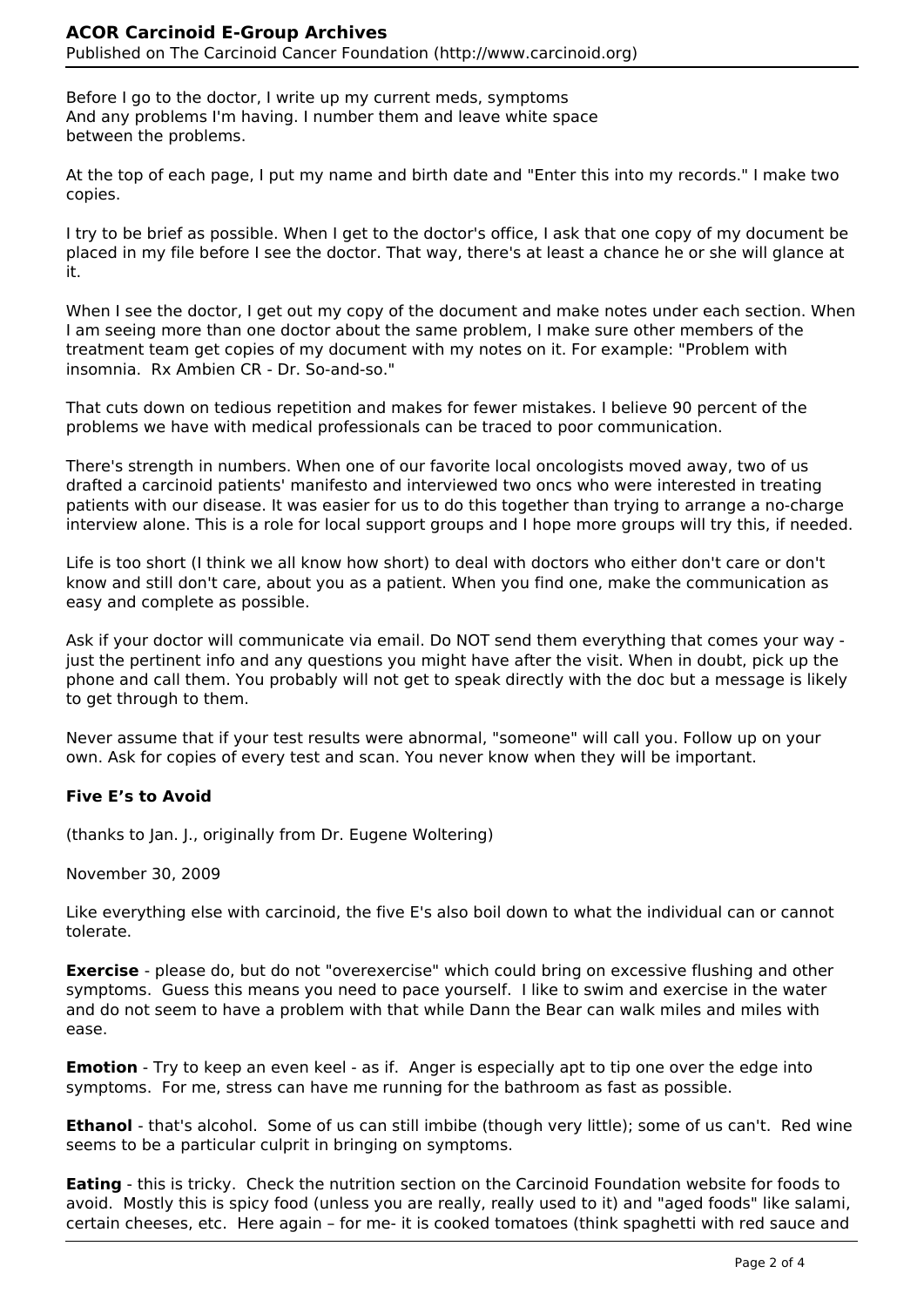pizza) and any kind of citrus.

**Epinephrine** - It's the first thing EMTs want to inject if one is having an allergic reaction or a heart problem (guess if there is no other choice one gets epi - but they need to be aware of the effect it could have). At the dentist's, ask for the novacaine without epinephrine. I find that codeine has the same effect on me as epinephrine. In fact, one of the things to be wary about are certain things that end in "ine" - but on the other hand, morphine ends in "ine" and most of us get that after surgery.

Some of these things to avoid may be a matter of "trial and error" - but hopefully, the errors will not be disastrous.

Mostly this is common sense with what our bodies can put up with.

We are each so different from the other.

Carcinoid: Not a one-size-fits-all kind of disease.

#### **PRRT and Radioembolization, Combination of -- May Be a Bad, Newly Recognized Problem**

In a July 29, 2013 ACOR post, Dr. Eugene Woltering shared the following information: We have several deaths now in folks who had PRRT and radioembolization -- there was evidence of liver damage after the PRRT -- WE THINK IT IS DUE TO RADIATION-INDUCED HEPATITIS.

If so, this is a newly recognized problem that you may wish to consider when faced early on with the need for liver-directed therapy -- chemoembolization or bland embolization rather than radioactive spheres may be the way to go --we have been big advocates of the radioactive spheres in the past due to the easy therapy and the lack of side effects.

No one counted on the combo of radioembolization and PRRT being a problem in the future.

# **7 Ways to Help Your Doctor Become More Familiar with Carcinoid and Neuroendocrine Tumors (from Linda Silversmith)**

**1. Book:** Ask InterScience Institute to send the doc a free copy of the book on diagnosing and monitoring carcinoid (info is on ISI website - <http://www.interscienceinstitute.com/>)

**2. Organization:** Request that the doc join the North American NeuroEndocrine Tumor Society [\(www.nanets.net\)](http://www.nanets.net)

**3. Confer:** Request that the doc confer by phone or email with one or more specialists (and provide contact info)

**4. E-group:** Request that the doc join the e-group where local docs can ask carcinoid specialists questions (provide this link: [http://www.carcinoid.org/physician/other-resources/online-discussion\)](http://www.carcinoid.org/physician/other-resources/online-discussion)

**5. Print papers:** Regularly print out and give the doc(s) copies of important research papers from among those listed at [www.carcinoid.org](http://www.carcinoid.org/content/medical-reviews) (use liberal highlighting)

**6. Know and share information:** If you are on LAR or daily octreotide, print out and underline important parts of the prescribing info - with a copy for you and a copy for your doc. Get printed copies from pharmacist or see

[http://www.sandostatin.com/about-sandostatin-lar/sandostatin-lar-safety-information.jsp.](http://www.sandostatin.com/about-sandostatin-lar/sandostatin-lar-safety-information.jsp)